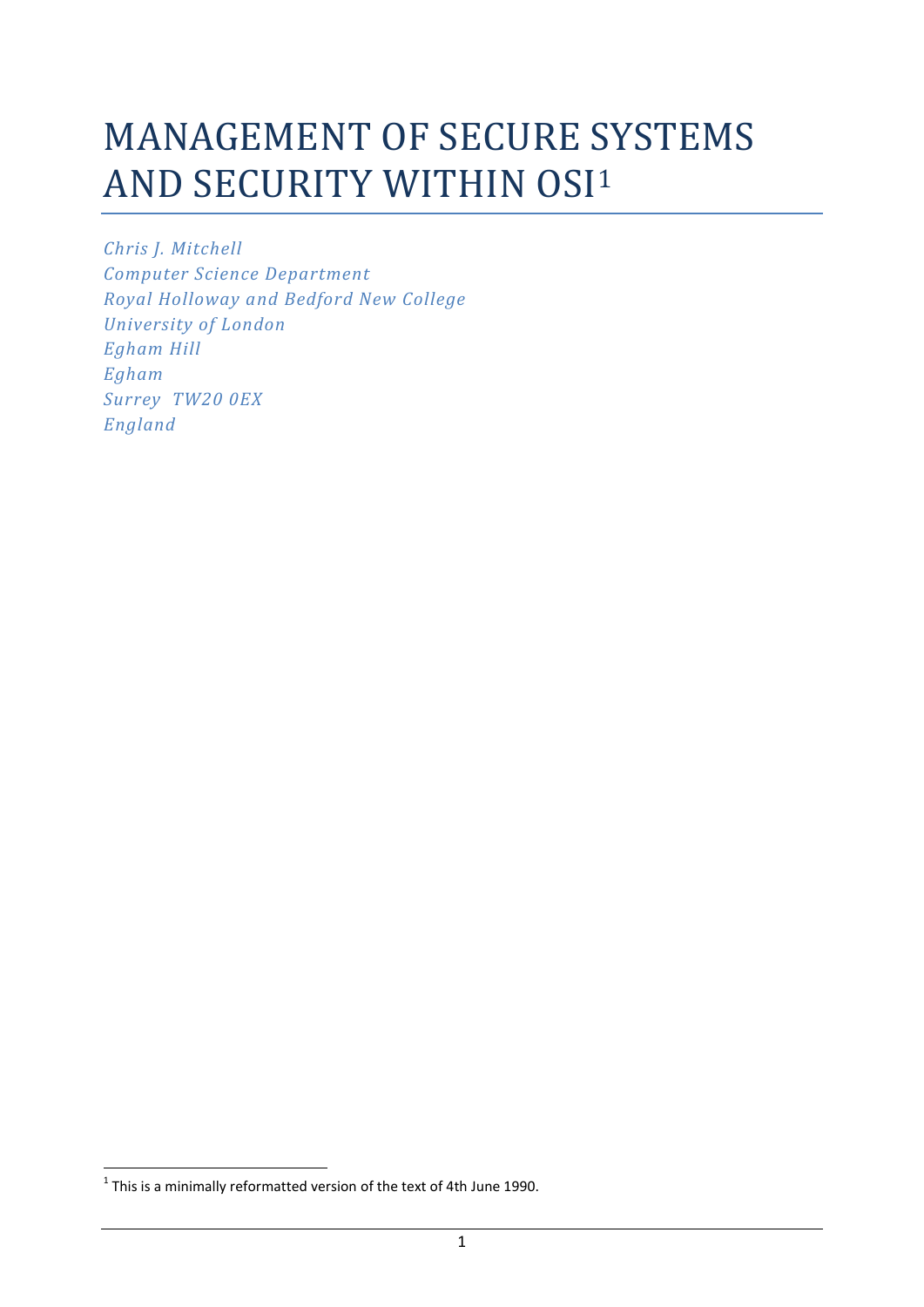# **1 INTRODUCTION**

With the growth in distributed information processing systems, security of information is a requirement of rapidly growing importance. Management of the security infrastructure is one of the most difficult aspects of information security provision. This paper reviews the most important aspects of the security management problem, including the development of security policies. The need for security in multi-vendor systems makes the security problem more difficult, and is forcing the growth of standardised security solutions within the OSI framework. Recent developments in the security standardisation field are reviewed.

The main topics (namely management and standards) are covered in sections 3 and 4 of this paper. Preliminary to these discussions, in Section 2 a brief review of the OSI 7-layer model is given in order to set subsequent remarks in context.

# **2 THE OSI 7-LAYER MODEL**

The aim of Open Systems Interconnection (OSI) is to provide a standardised means of communication between diverse computer systems. As a basis for the development of OSI standards, ISO have developed a Reference Model to partition the problem into discrete layers, and to provide a conceptual framework for understanding the complex problems involved.

The Reference Model has seven layers; from the 'bottom up' they are as follows:

- 1. Physical Layer
- 2. Link Layer
- 3. Network Layer
- 4. Transport Layer
- 5. Session Layer
- 6. Presentation Layer
- 7. Application Layer

The Reference Model specifies the functionality of each layer and the interfaces between adjacent layers. It also defines methods for achieving layer-specific functionality between cooperating computer systems.

The lowest three layers (Physical (1), Data Link (2) and Network (3)) are concerned with the provision of data transmission. The Physical Layer models the interface of a computer system to the physical medium. It includes such aspects as physical connectors and voltage levels. The Data Link Layer provides a framework around data for transmission by the Physical Layer; detection and correction of errors may be performed by this layer. The Network Layer is particularly concerned with routing and relaying. The services offered by the Network Layer to the Transport Layer conceal from it the numbers and types of sub-network that may be involved in the communication.

The Transport Layer (4) operates end-to-end between computer systems and is concerned with Quality of Service. The Transport Layer is responsible for providing the Session Layer with a reliable data transmission service.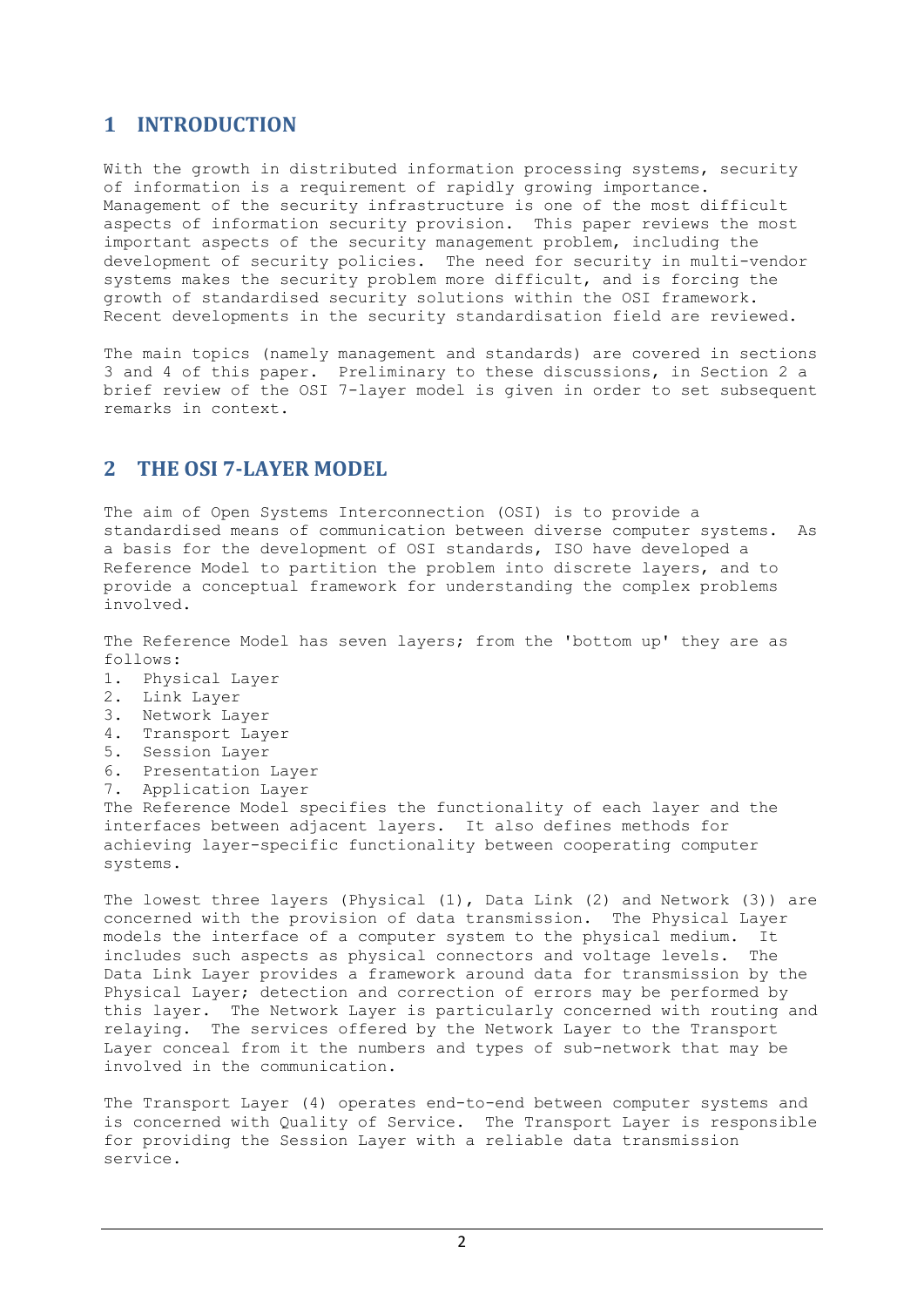The Session Layer (5) assumes reliable data transmission services between computer systems (i.e. end-to-end communications). It occupies the area between the application-oriented upper layers (6 and 7) and the 'realtime' data communication environment. It provides services for the management and control of data flow between two computer systems. s

The function of the Presentation Layer (6) is to provide a common representation of information whilst in transit between computer systems.

The Application Layer (7) provides the communication-based service to end users. The other six layers of the model exist to support and make possible the activities that take place at the Application Layer.

For further information about OSI see, for example, Henshall and Shaw's book, [6].

# **3 MANAGEMENT OF SECURE SYSTEMS**

# **3.1 Introduction**

We use the term 'management of secure systems' to embrace a broad set of activities relating to the provision of security in information processing and transmission systems. In particular we include all aspects of secure system design, implementation and continuing management. As such, security management is a subject of considerable depth and complexity, and we can only give a brief overview of the main points of the subject here. Before considering certain aspects of the security management process in more detail, we briefly review the security life cycle of a system.

The first part of this cycle (as is true for all system design procedures) is the requirements analysis, which should always precede any system design step. Probably the most important component of any analysis of requirements is an assessment of threats to the system. Security is a meaningless term in isolation; one can only secure a system against a known set of threats. Published methodologies for this analysis exist and are well-used in the computer security field; a wellknown example is provided by CRAM.

Apart from the need to meet known threats, there are also possible governmental, legal and standards/interworking requirements. These include such things as specific levels of protection for stored and communicated personal data (e.g. the Data Protection Act) and required levels of assurance that specified services are provided as specified.

Having listed the requirements for the security system, the next step is the definition of security services to meet the perceived threats. Typical security services include: access control (mandatory and discretionary), security audit, user authentication and communications security services such as confidentiality, authentication, integrity and non-repudiation. As well as these explicit services, assurance requirements may necessitate the use of 'pervasive security services' such as the use of trusted hardware.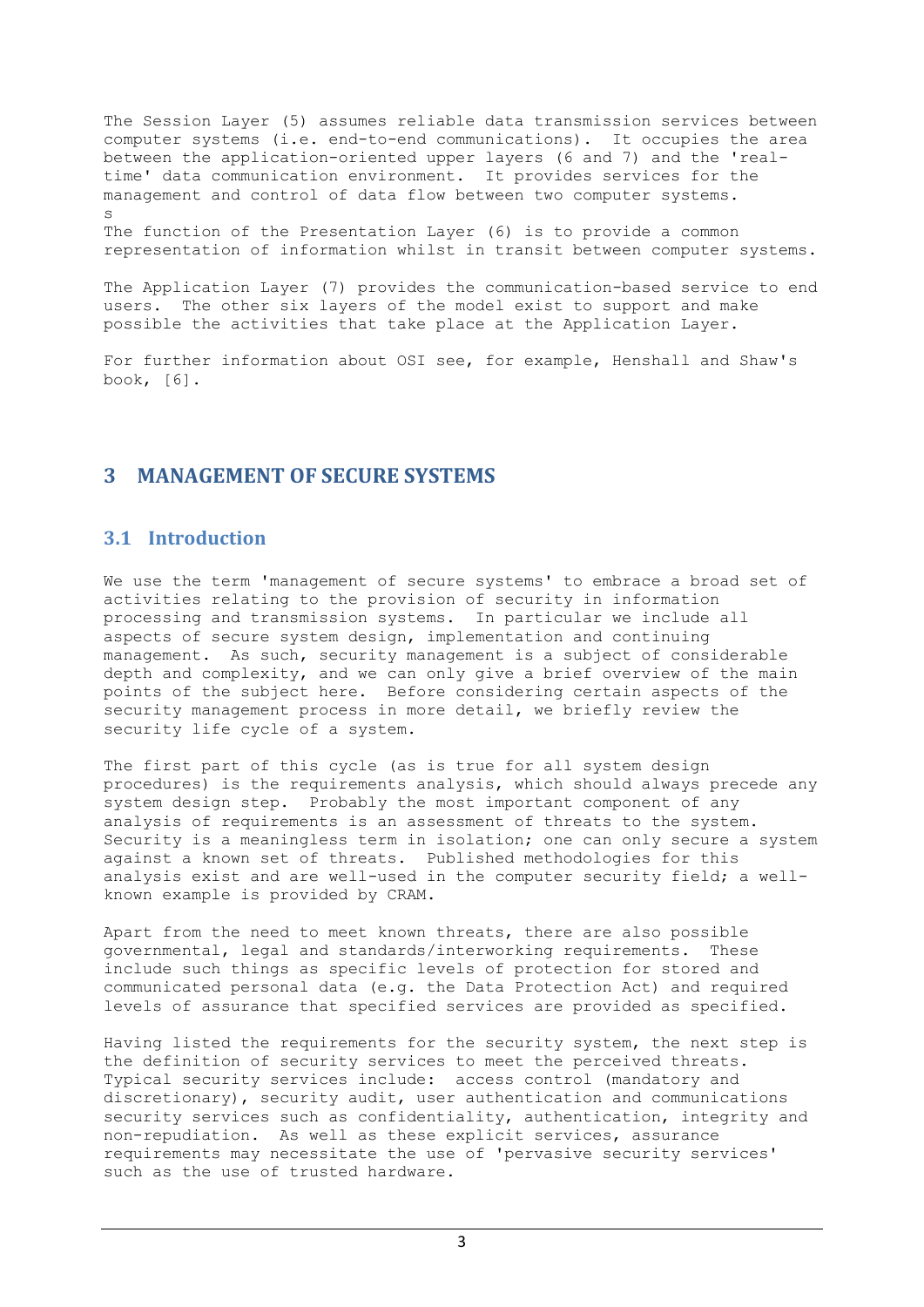Next comes the design/implementation step. This involves the selection of appropriate security mechanisms to provide the necessary security services. In practice this usually means the selection of appropriate security products. Apart from selecting products with the appropriate functionality, it will often also be necessary to decide what level of assurance is required that the products provide the claimed services. In the case of government systems this will often be defined by the relevant guide-lines (e.g. in the U.S. by the 'Orange Book', [3]).

Finally there is the major 'continuing management' task, aspects of which include audit, key management and event handling (topics which are covered in more detail below). This includes any necessary changes to the system, which will involve repeating the above cycle.

It is interesting to note how many of the components of system security management have close parallels in other system management activities (such as system accounting and system configuration). Indeed, much of security management can be considered as one part of the system management function. However, the system management itself will often need to be secured, placing some security functions at a different level.

## **3.2 Security domains and policies**

When designing a security system it is fundamentally important to define the scope of the system and to lay down the criteria underlying its operation. The terms security domain and security policy are widely used to describe these concepts. More precisely, the OSI security architecture, ISO 7498-2, [9], defines a security policy as 'the set of criteria for the provision of security services'. A security domain is then simply the scope of a single security policy.

In the context of the system security life-cycle defined above, the definition of the security policy will be in response to the initial requirements analysis, and will dictate both the security services to be provided and how they should be applied. It will also indicate how the continuing security management process should function. Most threats involve the notion of authorised and unauthorised behaviour, e.g. access to data and resources. A generic security policy given in ISO 7498-2, [9] is as follows:

Information may not be given to, accessed by, nor permitted to be inferred by, nor may any resource be employed by, those not appropriately authorised.

The way in which authorisation is given distinguishes various types of policy.

The OSI security architecture distinguishes between two types of security policy, namely identity-based security policies and rule-based security policies. An identity-based policy is based on the identities and/or attributes of users and resources being accessed. A rule-based policy is based on global rules imposed on all users; these rules typically rely on a comparison of the sensitivity of resources with attributes belonging to users wishing to access them. There is a further distinction to be drawn between administration-imposed and dynamically-selectable security policies (c.f. mandatory and discretionary access control services).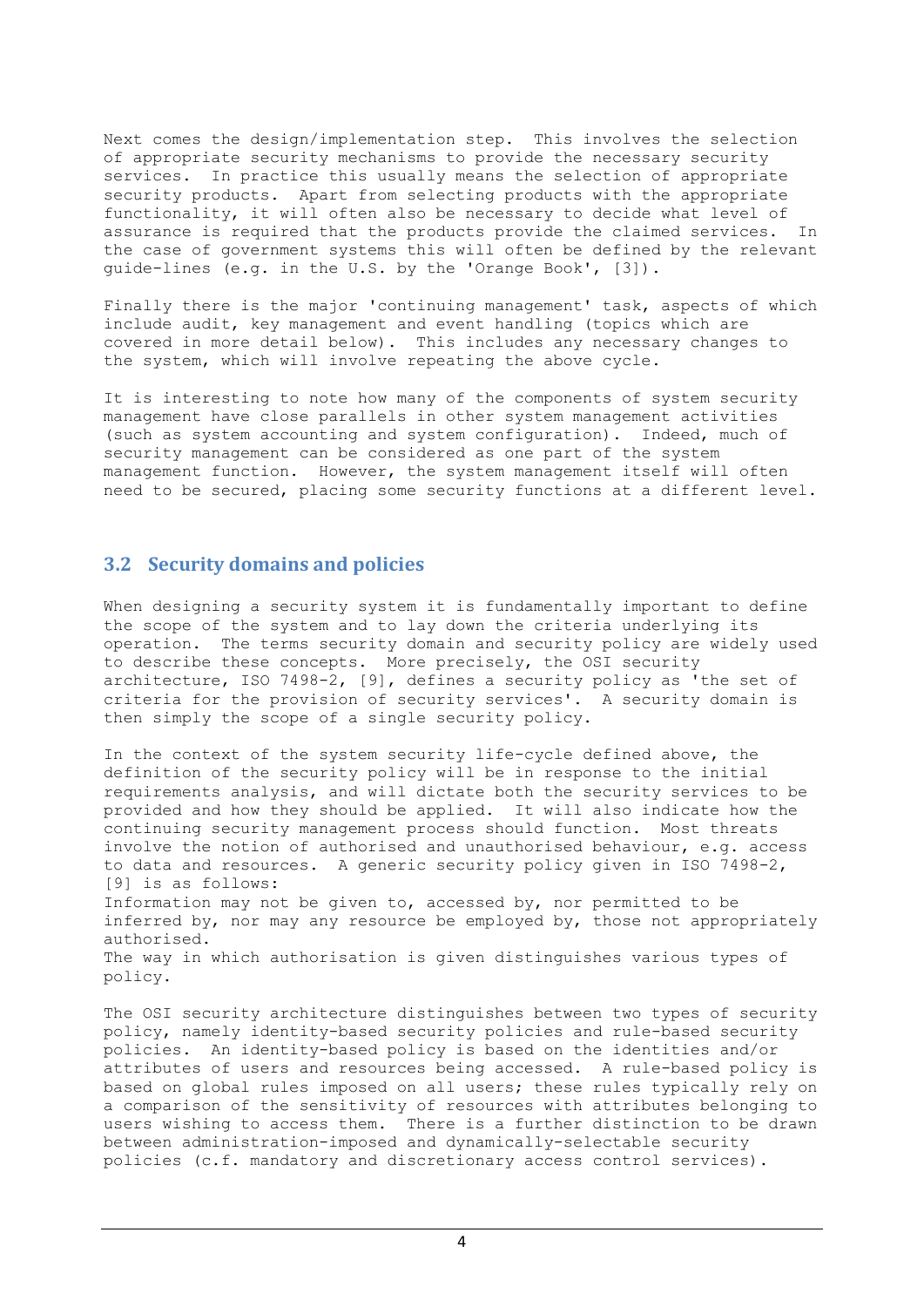## **3.3 OSI security management**

Clause 8 of ISO 7498-2, [9], defines security management as the control and distribution of information for use in providing security services and mechanisms and reporting on security services, security mechanisms and the occurrence of security-related events. Thus the distribution of access rights information to enable an entity to make a connection is part of security management.

ISO 7498-2 also introduces the concept of a Security Management Information Base (SMIB) as a store for all security-relevant information needed for security management. Conceptually, although not necessarily in practice, this SMIB will be part of the Management Information Base (MIB). In a distributed system each end system will often need to carry local security information to enable it to enforce the prevailing security policy; thus the SMIB will often be distributed over the end systems. SMIBs may take a large variety of forms, e.g. tables of data; \* files; \* data or rules embedded within software and/or hardware. ISO 7498-2 identifies four different categories of OSI security management activity: \* system security management, \* security service management, \* security mechanism management, and \* security of OSI management. We now consider each of these aspects in turn. System security management is concerned with management of the security aspects of the entire system. Typical activities include: \* security policy management; \* interaction with other OSI management functions (e.g. accounting, fault management, configuration, etc.); \* interaction with security service management and security mechanism management; \* event handling management (e.g. reporting of apparent attempts to violate system security, modification of thresholds used to trigger event reporting, etc.); \* security audit management (see 3.4 below); \* security recovery management (e.g. maintenance of rules used to respond to security violations, security administrator interactions, etc.); \* access control policy management. Security service management is concerned with management of particular security services, e.g. confidentiality, authentication, etc. Typical activities include: \* selection of the security mechanism(s) to be used to provide a requested security service; \* negotiation of available security mechanisms. Security mechanism management is concerned with the management of

individual security mechanisms (which, in turn, provide security services). Typical security mechanisms include: \* key management (see 3.5 below);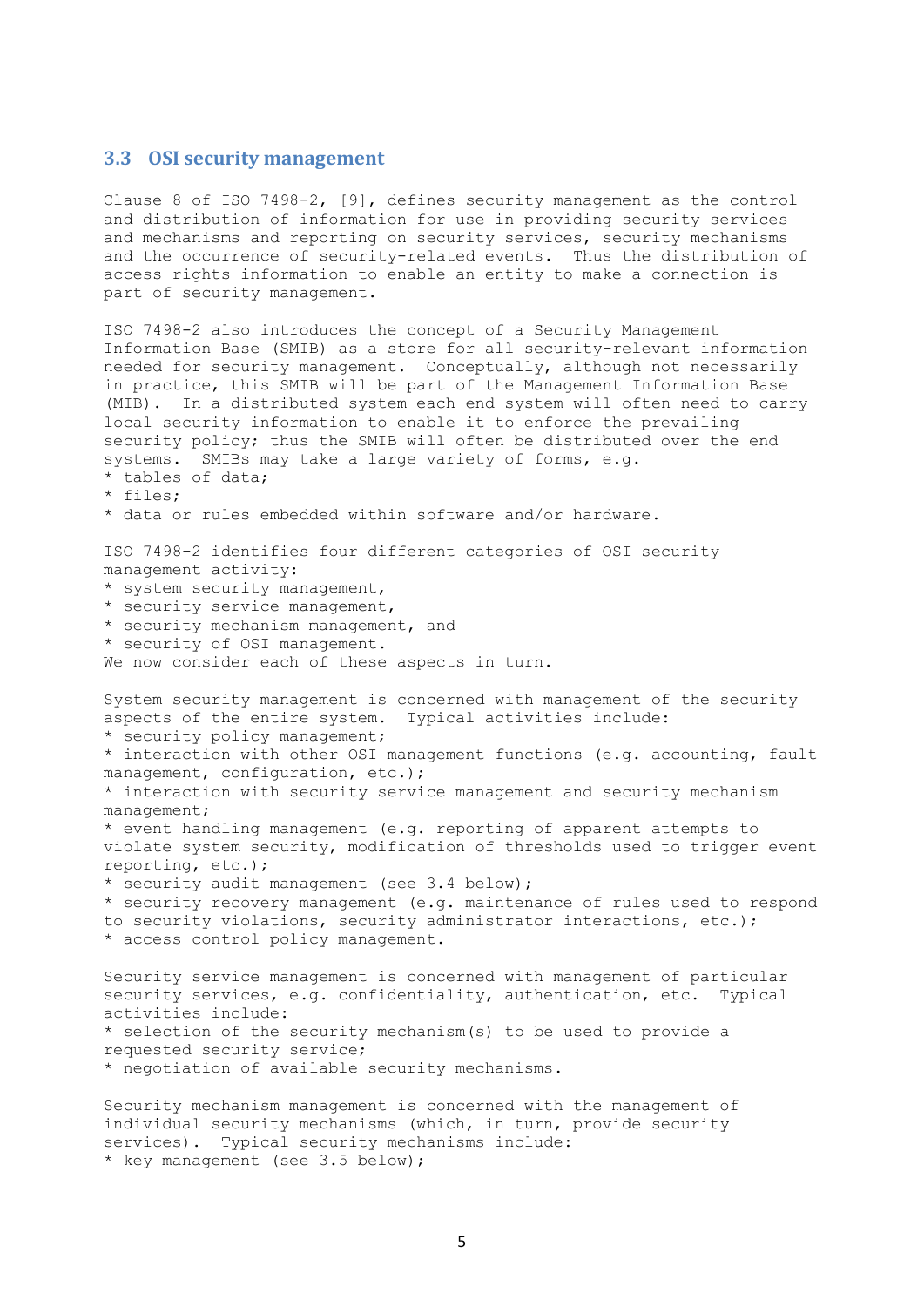\* encipherment management (e.g. establishment of cryptographic parameters, cryptographic synchronisation, etc.); access control management (e.g. distribution of security attributes including passwords, updates to access control lists, updates to capabilities lists, etc.); \* data integrity management; \* authentication management (e.g. distribution of identifying information such as passwords); \* traffic padding management (maintenance of rules to be used for traffic padding, where such rules might include: pre-specified data rates, specific lengths for messages, etc.); \* routing control management (typically involving the definition of links which are secured or trusted with respect to particular criteria); \* notarisation management (e.g. distribution of information about notaries, interaction with notaries, etc.).

Security of OSI management is concerned with the security of the management functions themselves, and the security of communicated management information. For example, this will include provision for the protection of the MIB, and for security of communications between parts of a distributed MIB.

## **3.4 Security audit**

Security audit is defined in ISO 7498-2, [9], as 'an independent review and examination of system records and activities in order to test for adequacy of system controls, to ensure compliance with established policy and operational procedures, and to recommend any indicated changes in control, policy and procedures'. This process usually makes use of a security audit trail, defined as 'data collected and potentially used to facilitate a security audit'.

Security audit management is one of the system security management activities defined above. and includes:

- \* the selection of events to be logged and/or remotely collected;
- \* the enabling/disabling of audit trail logging of selected events;
- \* the remote collection of selected audit reports;
- \* the preparation of security audit reports.

## **3.5 Key management**

This aspect of security management is fundamental to provision of any cryptography-based security services, since keys are necessary for the provision of any such services. Key management is 'the generation, storage, secure distribution and application of keys in accordance with a security policy', [9].

As defined by ISO 7498-2, key management forms part of security mechanism management and involves: \* generation of suitable keys at intervals commensurate with the level of security required; \* determination, in accordance with access control requirements, of which entities should receive a copy of each key; \* distribution of keys in a secure manner.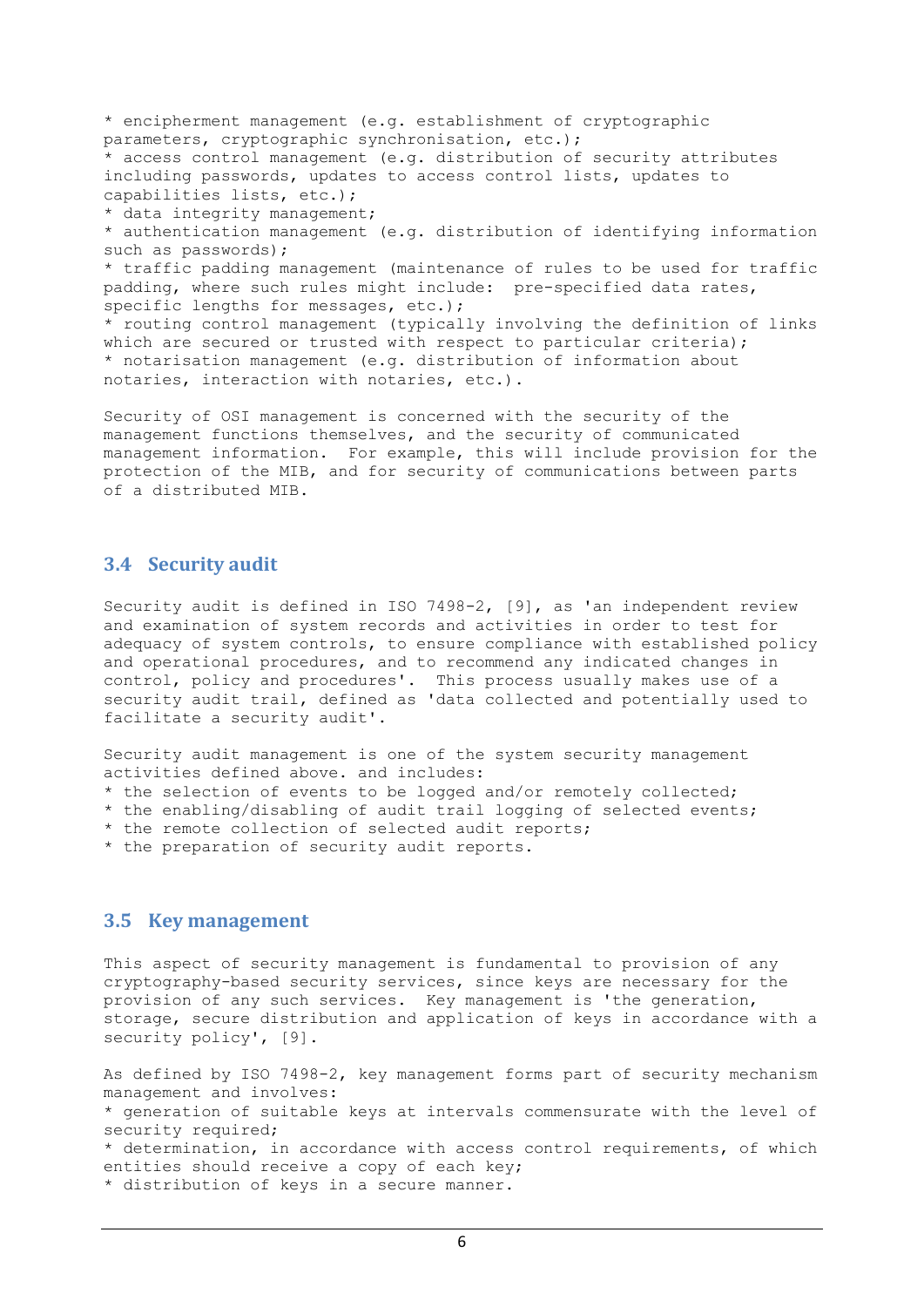## **3.6 Assurance**

We conclude this discussion of security management by briefly reviewing the issue of assurance. When designing or assessing a security system there are two fundamental considerations; first the functionality of the system (i.e. what security services it provides and what types of security policy it can support), and second the level of assurance that this functionality operates correctly.

As an example consider an access control system on a 'typical' conventional mini-computer operating system of the early 1980s. Most likely it allows users to specify what type of access is permitted to their own files (e.g. owner only access, group access or universal access). Thus this system has a certain level of access control functionality. However, on many such systems of the recent past (and even some current systems), many loopholes exist which allow users to circumvent the access control mechanisms and gain unauthorised access to files. These loopholes exist for many reasons, including deliberate design and simple error. Thus, the claimed functionality is of low value, since there is no assurance as to how well the claimed functionality operates.

This concept was taken up by the U.S. Government sponsored work on providing standards for computer security, which resulted in 1985 and 1987 in the Orange and Red Books, [3], [22]. The Orange Book lists criteria which computer systems must satisfy in order to reach one of six security levels: C1 (lowest), C2, B1, B2, B3, A1 (highest). For each level there are two sets of criteria which a system must satisfy, one containing functional requirements and the other assurance requirements. The former contains things such as requirements that a B1 system should offer Mandatory Access Control (MAC) facilities. The latter ranges from informal requirements on testing for low levels, to requiring (for A1 systems) that there exists a formal proof that the top level specification meets the security policy (also formally specified).

The Red Book, [22], is the U.S. National Computer Security Center 'Trusted Network Interpretation of the Trusted Computer System Evaluation Criteria'. This U.S. Government standard is intended to supplement the previous Orange Book. The Red Book interprets the Orange Book requirements for network products, and therefore enables designers of network products to obtain the same security level 'ratings'. In terms of functionality, relatively little is required. Indeed, obtaining Red Book certification does not specifically require the provision of any cryptographic services. The main areas in which the Red Book requires special functionality are security label transfer and audit. For example, for B1 certification the main functional requirement is the secure transfer of security labels from one machine to another.

Following on from this work, various European countries have defined their own national standards for computer security. In the U.K. draft standards exist which follow a somewhat different approach to that of the Orange Book. The same level structure exists, but these levels specify solely assurance requirements, omitting any specific functionality. Whilst the U.S. standards are intended primarily for use in government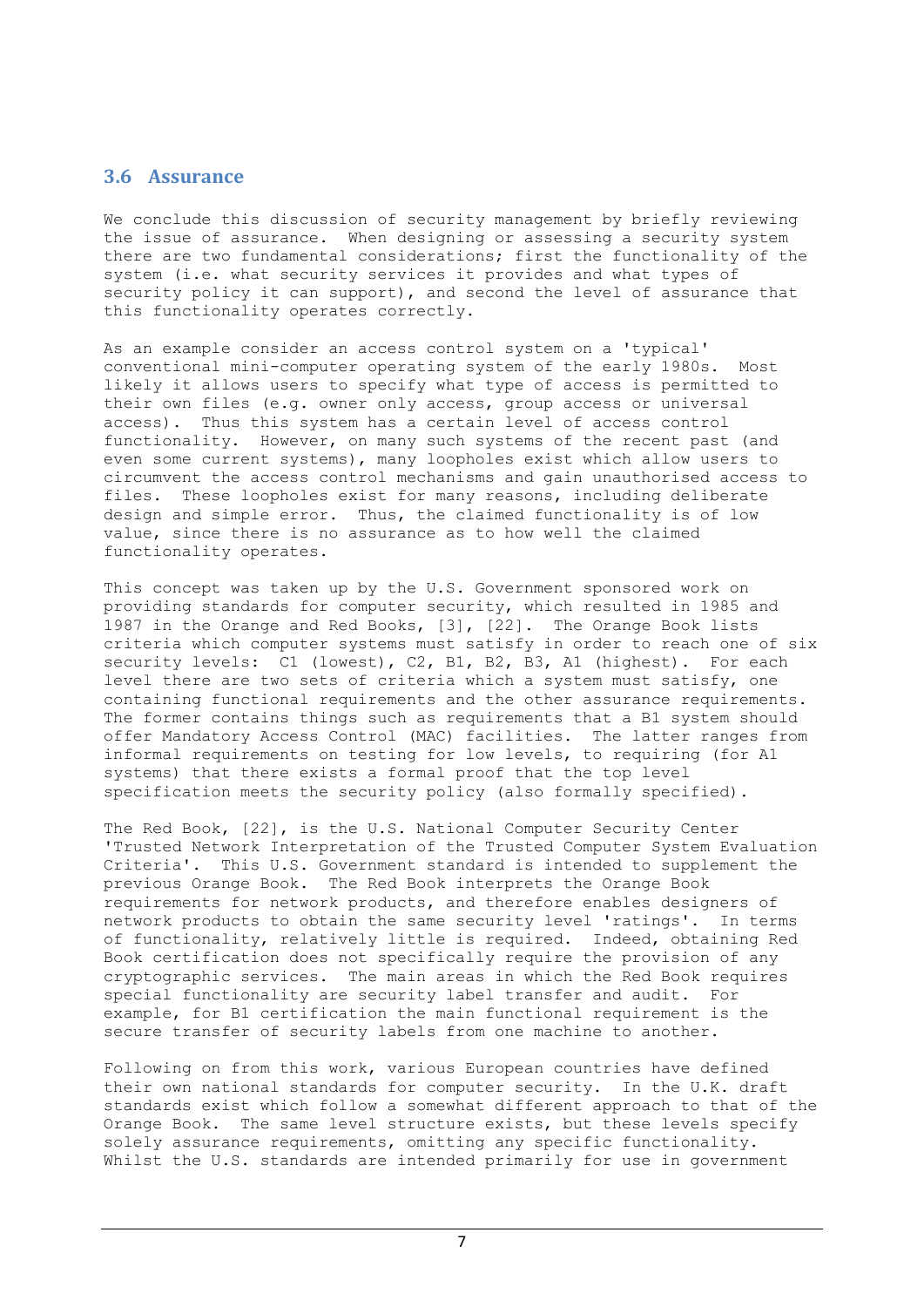purchase specifications, the European work is for more general commercial use.

It is clear that having a sensible level of assurance in claimed security functionality is almost more important than the functionality itself. Using incorrectly designed and/or poorly implemented security systems can be a greater risk than using completely insecure systems.

# **4 OSI SECURITY ACTIVITIES**

The work of the main international standards committees involved in work on security for OSI (i.e. ISO, CCITT and ECMA) can be divided into three main parts:

\* First there is work on underlying security techniques, such as: cryptographic algorithms, modes of operation for cryptographic algorithms and peer entity authentication mechanisms.

\* Second there is more general work describing how these techniques may be used to provide security in both OSI applications and various layers of the OSI model, such as: the OSI security architecture, Lower and Upper Layer security models and various security frameworks.

\* Third there is work on specifying how security should be provided in specific OSI applications, as typified by the security elements in the 1988 version of the CCITT X.400 Recommendations, [1].

We now summarise each of these three main areas of activity.

# **4.1 Security techniques**

Within ISO, work on techniques for security, in particular on cryptographic techniques, has been primarily focussed within ISO/IEC JTC1/SC20 and its successor, SC27. Outside ISO, other work has proceeded within ANSI and the NBS (in the U.S.A.). This work can be conveniently divided into three areas: algorithms (e.g. encryption functions, digital signature functions), peer entity authentication protocols and key management.

## **4.1.1 Algorithms**

After the failure of attempts to standardise specific encryption algorithms, it was decided that ISO would change tack. Instead, it has been decided to adopt the idea of an international register of algorithms, through which any encryption algorithm can be given a standardised identifier. The draft proposal ISO DP 9979, [18], caters for registering proprietary algorithms, the details of which may remain confidential to their owners. An international standard, ISO 8372, [10], specifying modes of use for an arbitrary 64-bit block cipher algorithm has also been produced. A successor to this standard, in the form of a draft proposal, ISO DP 10116, [19], generalises this further to specifying modes of use for an N-bit block cipher algorithm.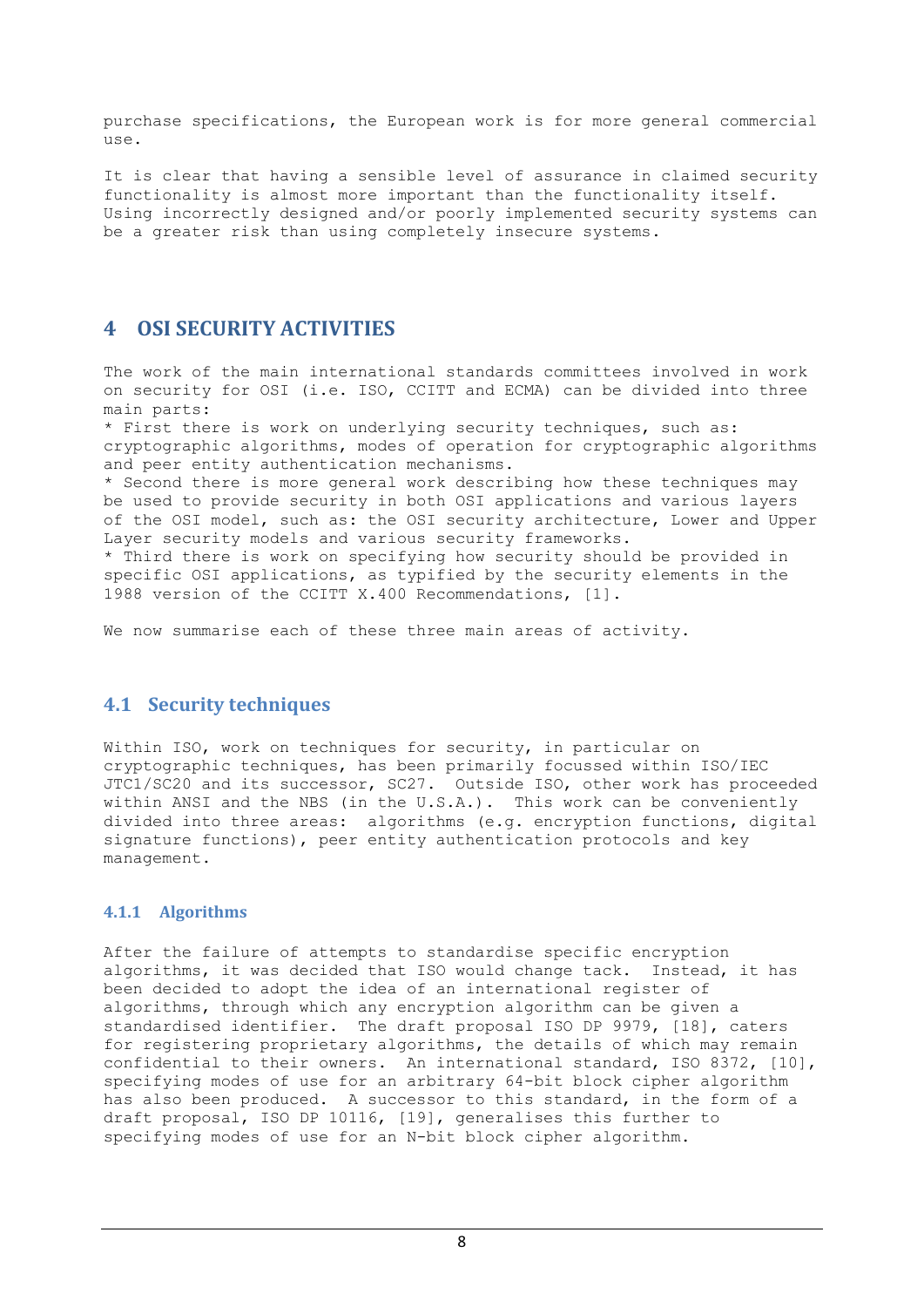In addition to data confidentiality, a good deal of work has also been done within ISO (and other standards bodies) concerning standardising algorithms for message authentication, integrity checking and digital signature. A draft international standard now exists, ISO DIS 9797, [14], for a data integrity mechanism. Two standards proposals exist relating to digital signature algorithms. The first is a draft proposal, ISO DP 10118, [20], specifying possible methods for computing hash functions for digital signatures. The second is a proposal for a signature algorithm for 'short' messages, ISO DP 9796, [13].

#### **4.1.2 Peer entity authentication**

In parallel with the current work within ISO on algorithms, efforts have also been made to standardise the protocol exchanges involved in performing party-to-party authentication. This has resulted in drafts for a multi-part standard, ISO DP 9798-n  $(n=1,2,3,...)$ , [15], [16], [17].

#### **4.1.3 Key management**

ISO work on key management is at an early stage of development. Three draft documents exist, entitled: Cryptographic mechanisms for key management: Part 1: Key management overview, Part 2: Key management using secret key techniques and Part 3: Key management for public key register. It is likely to be some time before any of these documents emerge as Draft Proposals, since at the moment none of them are any where near completion. The general ISO work on key management will need to take account of earlier work in this area, in particular that undertaken for the financial community, where ANSI and ISO standards already exist.

## **4.2 Using security mechanisms**

Within ISO, the questions of how and where within the OSI model security mechanisms are to be used falls primarily within the scope of SC21/WG1, together with the layer and application specific Working Groups of SC6 and SC21. Work in this area can be divided into three parts, namely: security architectures and models, security frameworks and layer specific standards.

#### **4.2.1 Security architectures and models**

To date, the main achievement in this area has been the production of the OSI Security Architecture, ISO 7498-2, [9], in 1988. This document covers a number of important topics, including: standardised definitions of security terminology and security services, a guide to the relationship between security services and mechanisms, an indication of which security services are relevant to which layers of the OSI model and a short introduction to security management.

Subsequent to the production of this standard, work has started within SC21 and SC6 on two security models: a Lower Layer Model (relevant to OSI Layers 1-4) and an Upper Layer Model (relevant to OSI Layers 5-7). These models are intended as general guides to the insertion of security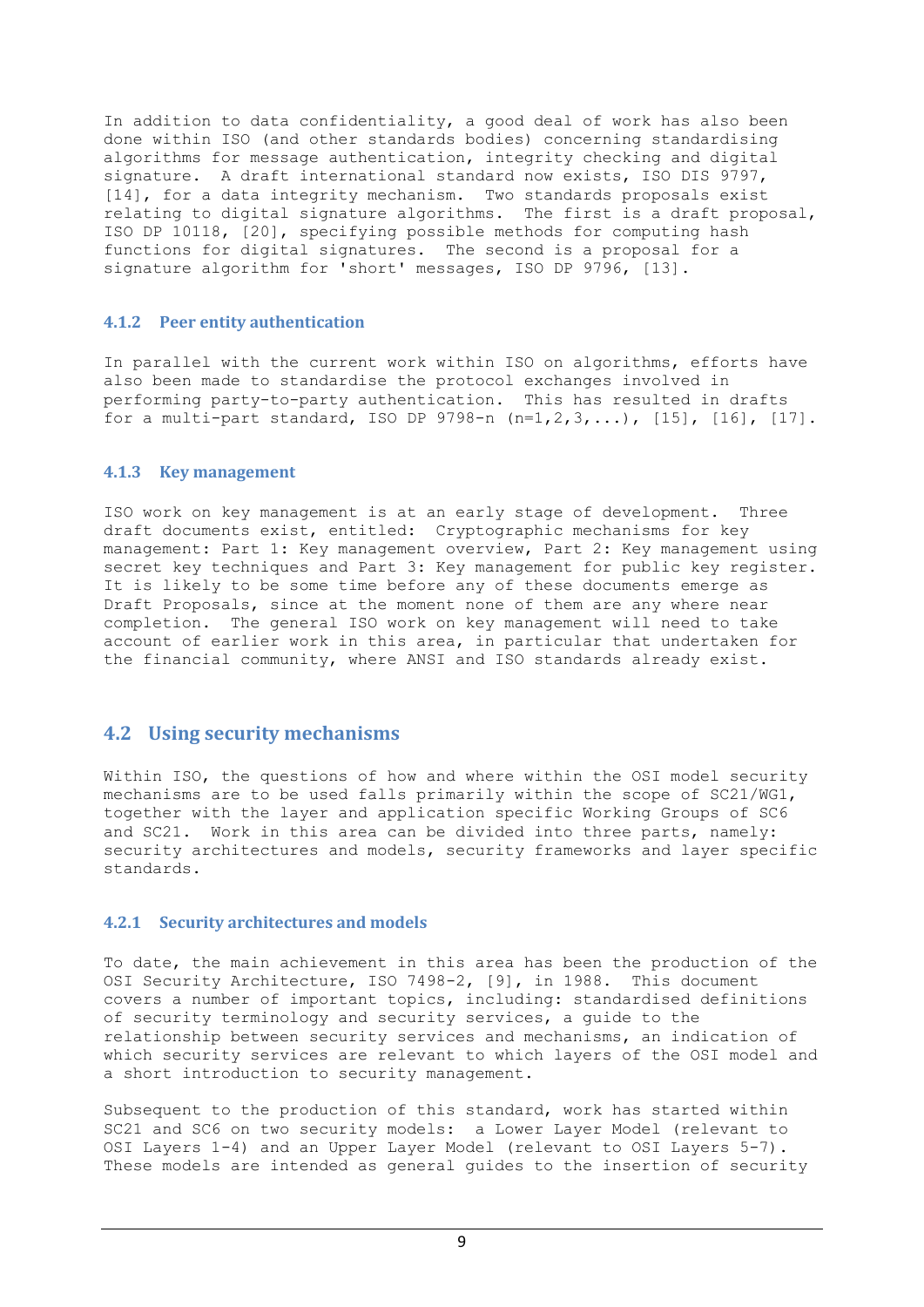facilities into the relevant layers of the OSI model. Work on these two models is at an early stage and has not yet reached DP status.

In parallel with these activities, security facilities are under consideration both within the ISO Open Distributed Processing group (SC21/WG7) and the CCITT's Distributed Applications Framework (DAF) activity. Finally we briefly mention the ECMA work in this area. ECMA have produced a technical report entitled Security in Open Systems - A Security Framework, [4] and have also produced a draft for an ECMA standard entitled Security in Open Systems: Data elements and service definitions, [5]. These documents are likely to be most significant in terms of the influence they have over subsequent ISO standards and CCITT Recommendations. They have particular relevance to the provision of access control services in distributed systems.

#### **4.2.2 Security frameworks**

Another recently inaugurated work topic within ISO/IEC JTC1/SC21 covers the 'security frameworks'. This projected six-part standard will give a framework for the provision of particular security services in distributed systems. The six parts will cover the following topics: Part 1: Authentication Framework Part 2: Access Control Framework, Part 3: Non-repudiation Framework Part 4: Integrity Framework Part 5: Confidentiality Framework Part 6: Audit Framework

In addition there will be a Part 0, giving a general introduction to the six security frameworks. All these documents are at an early stage of development, although it is hoped to progress Parts 1 and 2 to DP status within the next few months.

## **4.2.3 Layer specific standards**

Apart from the Upper and Lower Layer Security Models, a number of other drafts are in existence covering the provision of security services in specific layers of the OSI model. An ISO standard exists, ISO 9160, [11], specifying how security should be provided in Layer 1 (Physical). Within IEEE 802.10, work is progressing on standardising the provision of security in LANs, [7], [8]; the proposed security functionality all resides in Layer 2 (Link). The U.S. SDNS work (now being progressed by NIST) has resulted in two documents, [23], [24], specifying how security should be provided in Layers 3 (Network) and 4 (Transport).

# **4.3 OSI application layer security**

We now very briefly consider the effort that has been devoted to providing standardised security solutions for specific OSI applications.

The 1988 version of the X.500 CCITT Recommendations on Directory Services, [2], and their corresponding ISO draft standards, [12], include means to use the Directory Service to provide key management and peerentity authentication through storage of user public keys in the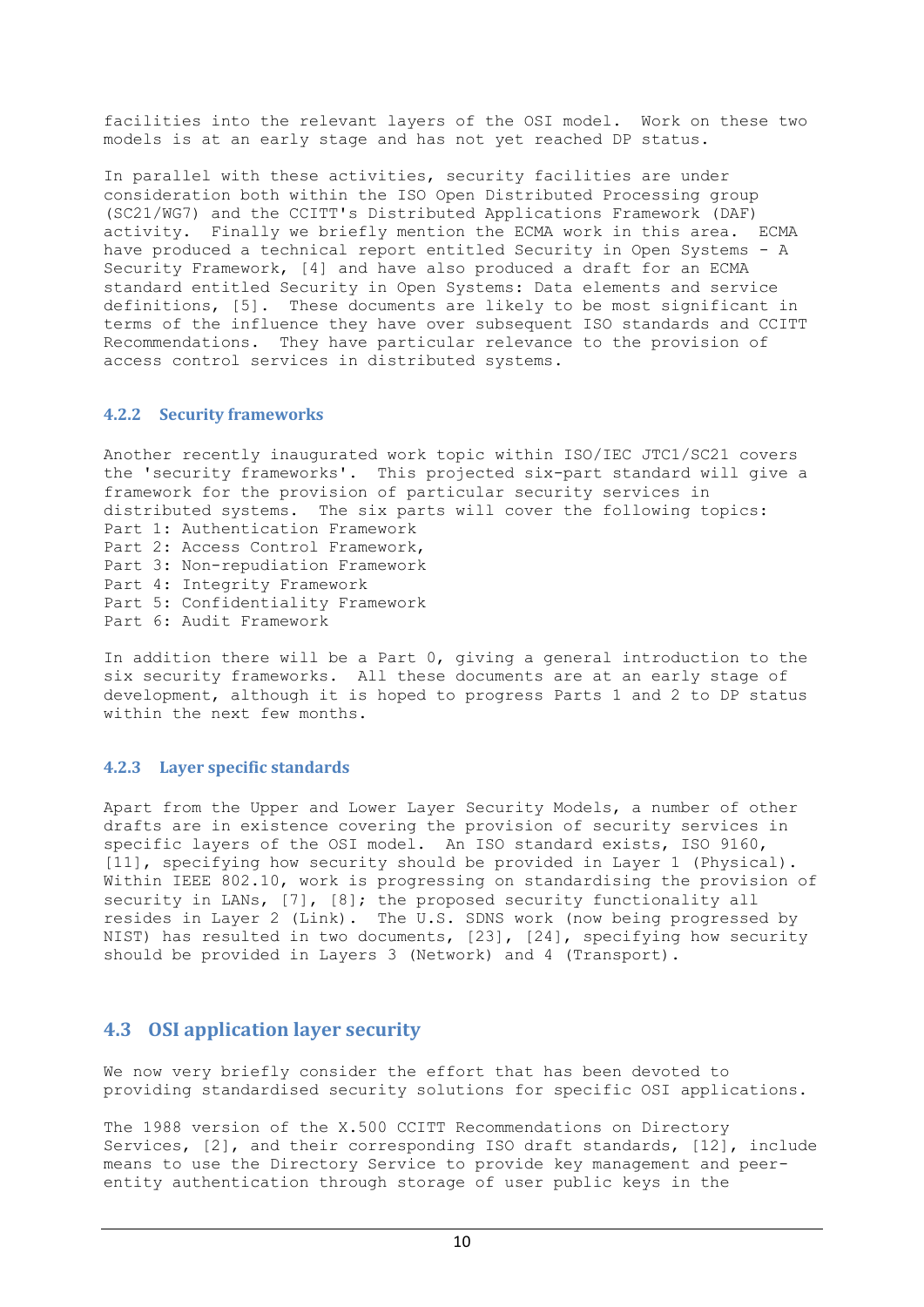directory. The 1992 versions of these Recommendations are also expected to contain detailed provisions for access control to directory entries.

The 1988 versions of the X.400 CCITT Recommendations, [1], include a variety of security features making it possible to provide a variety of security services for electronic mail. For a general discussion of these security features see, for example, [21].

In parallel with the general growth in interest in EDI (Electronic Data Interchange), there has also been a very rapid growth in concern regarding the security of EDI messages. For those EDI messages transmitted using X.400 networks, use of the X.400 security features may be sufficient. However, for EDI messages sent by other means, or where security services are required which cannot be provided using the X.400 features, EDI may need to be enhanced to incorporate security elements. This is an area of current debate.

## **REFERENCES**

[1] C.C.I.T.T. Recommendations X.400, X.402, X.407, X.411, X.413, X.419, X.420, Message handling systems, C.C.I.T.T. IXth Plenary Assembly, October 1988.

[2] C.C.I.T.T. Recommendations X.500, X.501, X.509, X.511, X.518, X.519, X.520, X.521, The Directory, C.C.I.T.T. IXth Plenary Assembly, October 1988.

[3] DoD 5200.28-STD, Department of Defense Trusted Computer System Evaluation Criteria, December 1985.

[4] ECMA TR/46, Security in open systems - A security framework, ECMA, July 1988.

[5] ECMA Draft Standard, Security in open systems - Data elements and service definitions, Output of the 11th (Bristol) meeting, ECMA/TC32/TG9, June 1989.

[6] J. Henshall and S. Shaw, OSI explained, Ellis Horwood (Chichester), 1988.

[7] IEEE P802.10A/D1, Standard for Interoperable Local Area Network (LAN) Security (SILS), Part A - The Model, Draft of December 9th 1989.

[8] IEEE P802.10B/D1, Standard for Interoperable Local Area Network (LAN) Security (SILS), Part B - Secure data exchange, Draft of December 9th 1989.

[9] ISO 7498-2, Information processing systems - Open systems interconnection - Reference Model - Part 2: Security Architecture, International Organization for Standardization, 1988.

[10] ISO 8372, Information processing - Modes of operation for a 64-bit block cipher algorithm, International Organization for Standardization, 1987.